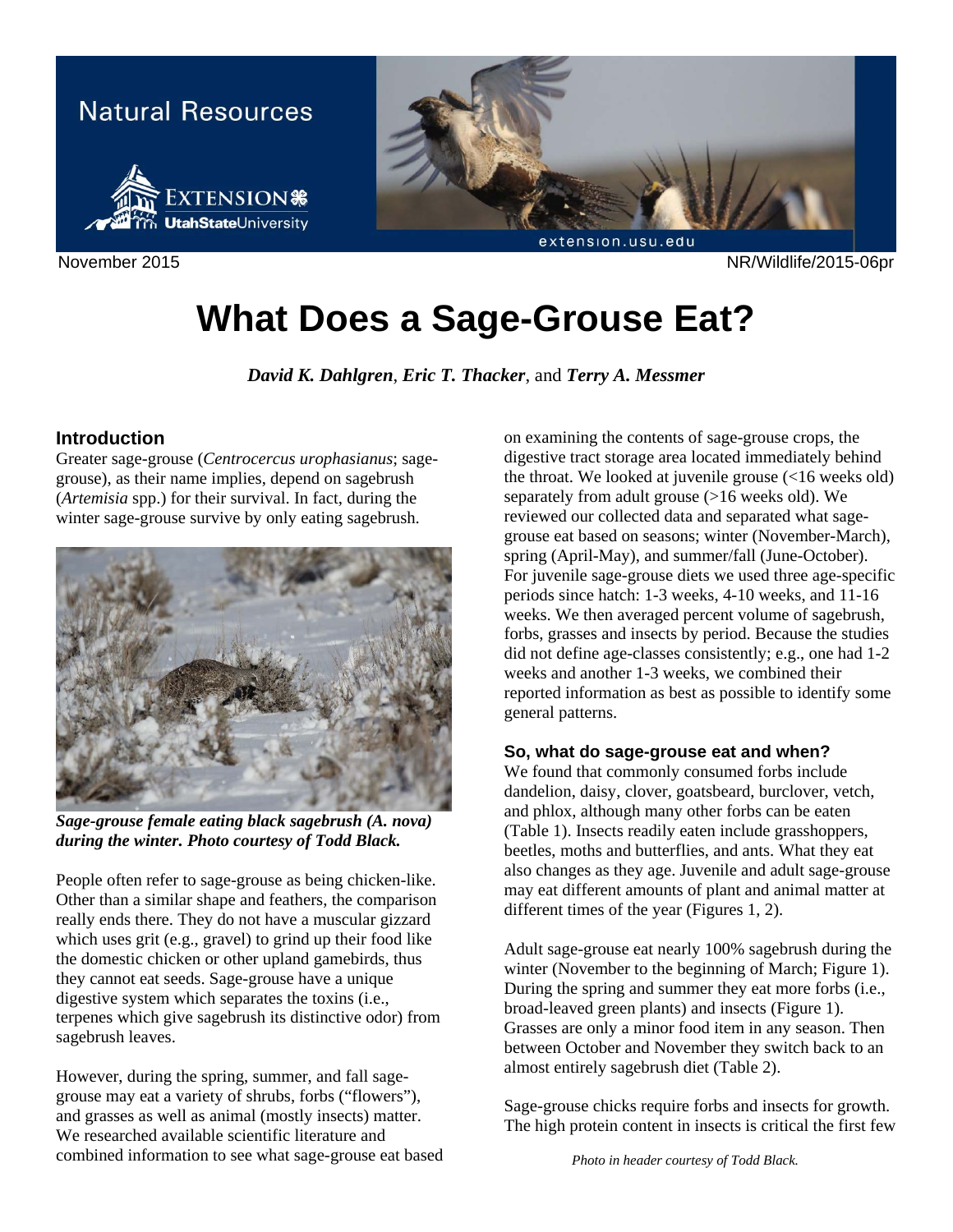weeks of life. Sage-grouse chicks usually hatch from late May to early June. The need for forbs seems to increase through the summer, as the percent of insect matter they eat decreases as they grow older (Figure 2). They begin eating sagebrush after 4 weeks of age. By November, their diet matches that of adult sage-grouse (Table 3). However, in areas where more forbs are available, they may continue to prefer forbs to sagebrush.



*A sage-grouse adult female foraging during the summer. Photo courtesy of Lester Flake.* 

#### **Table 1. List of forbs used as food by sage-grouse. Note: This list is not necessarily comprehensive.**

| role. This list is not necessarily comprenensive. |                        |
|---------------------------------------------------|------------------------|
| <b>Common Name</b>                                | <b>Scientific Name</b> |
| Pussy toes                                        | Antennaria spp.        |
| Phlox                                             | <i>Phlox</i> spp.      |
| Milkvetch                                         | <i>Astragalus</i> spp. |
| Hawksbeard                                        | <i>Crepis</i> spp.     |
| False dandelion                                   | Agoseris glauca        |
| Common dandelion                                  | Taraxacum officinale   |
| Desert parsley                                    | Lomatium spp.          |
| Arrowleaf balsamroot                              | Balsamorhiza spp.      |
| Buckwheat sp.                                     | Eriogonum spp.         |
| Common yarrow                                     | Achillea spp.          |
| Common salsify                                    | Tragapogon spp.        |
| Sego lily                                         | Calochortus spp.       |
| Prickly lettuce                                   | Lactuca spp.           |
| Lupine                                            | Lupinus spp.           |
| Daisy                                             | Erigeron spp.          |
| Clover                                            | Trifolium spp.         |
| <b>Burclover</b>                                  | Medicago polymorpha    |
|                                                   |                        |



#### **Figure 1.**

#### **Table 2. Range of percent volume of food items seasonally for adult sage-grouse.**

|           | Winter    | Spring      | Summer      | Fall        |
|-----------|-----------|-------------|-------------|-------------|
|           | (Nov-Mar) | $(Apr-May)$ | $(Jun-Aug)$ | $(Sep-Oct)$ |
| Sagebrush | 98-100    | 87-90       | $5 - 45$    | $3 - 81$    |
| Forb      | $0 - 2$   | $6 - 12$    | 33-59       | 19-80       |
| Grass     | n/a       | n/a         | $0 - 2$     | n/a         |
| Insect    | n/a       | $() - 1$    | 1-19        | $1 - 5$     |